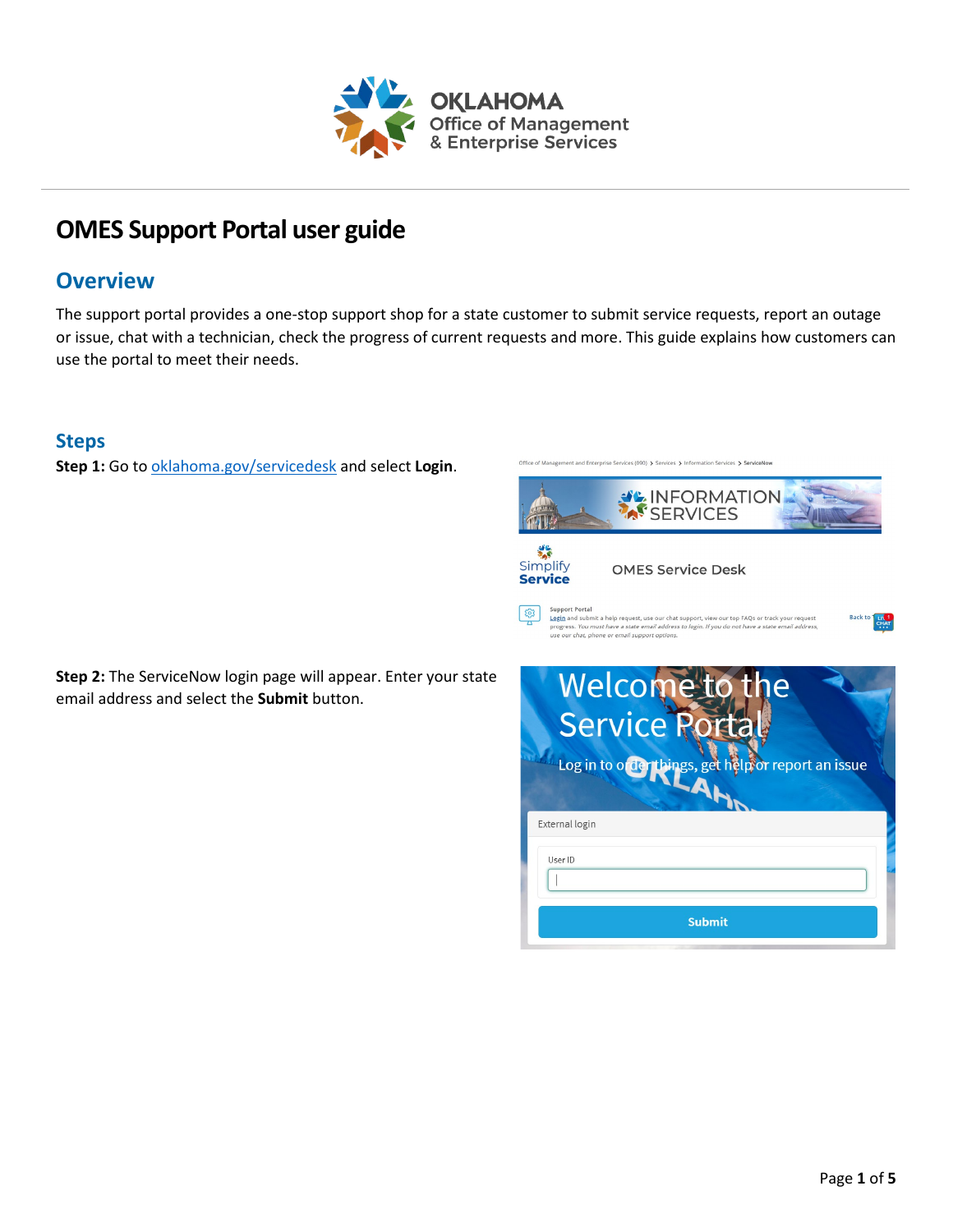

|                                                                                                 | Sign in with your organizational account                             |                                 |                                                                                               |
|-------------------------------------------------------------------------------------------------|----------------------------------------------------------------------|---------------------------------|-----------------------------------------------------------------------------------------------|
|                                                                                                 | jane@omes.ok.gov                                                     |                                 |                                                                                               |
|                                                                                                 | Password                                                             |                                 |                                                                                               |
| OKLAHOMA                                                                                        | Sign in                                                              | Chat Knowledge Catalog Requests | <b>System Status</b><br>Joshua Grave                                                          |
|                                                                                                 |                                                                      |                                 |                                                                                               |
|                                                                                                 | How can we help you?                                                 |                                 |                                                                                               |
| Search                                                                                          |                                                                      |                                 | $\alpha$                                                                                      |
|                                                                                                 |                                                                      |                                 |                                                                                               |
|                                                                                                 |                                                                      |                                 |                                                                                               |
| <b>Password Reset</b><br>Quickly reset your passwords<br>and regain access to critical systems. | Help<br>Request a service or report<br>a problem and track progress. |                                 | <b>Employee On and Offboarding</b><br>Complete the onboarding<br>or offboarding request form. |
| Chat<br>Knowledge                                                                               | Catalog                                                              | Requests                        | <b>System Status</b>                                                                          |
|                                                                                                 |                                                                      |                                 |                                                                                               |
| Home $\sum$<br><b>Knowledge Base</b>                                                            |                                                                      |                                 |                                                                                               |
|                                                                                                 |                                                                      |                                 |                                                                                               |
| Categories                                                                                      |                                                                      |                                 | <b>Top Rated Articles</b>                                                                     |
| <b>E</b> Account Management                                                                     |                                                                      |                                 | <b>What is Zscaler?</b>                                                                       |
| <b>E Application Access/Implementation</b>                                                      |                                                                      | ₩₩₩₩                            |                                                                                               |
| <b>Application Services</b>                                                                     |                                                                      |                                 | <b>Most Viewed Articles</b>                                                                   |
| Cabling                                                                                         |                                                                      |                                 | <b>EBD or BAS Password Reset</b>                                                              |
| 田 Communication & Collaboration                                                                 |                                                                      | $\bullet$ 17 Views              |                                                                                               |

• The OMES Service Desk home page appears. The **Oklahoma**  link in the top left corner is a home button that will return you to this page.

**Step 4:** The navigation bar is in the top right corner of the screen. It provides quick access to the live chat feature, the knowledgebase, the service catalog, the user's requests and system status. This guide discusses the Chat, Catalog, Requests and System Status in more detail later.

• Select **Knowledge** to access the knowledgebase. It features categories of service areas on the left and related articles on the right.

**Step 5:** Beneath the navigation bar is the search bar. Enter your search criteria and click the **Submit** button to search the support portal. You may refine your search to just the knowledgebase or the service catalog.

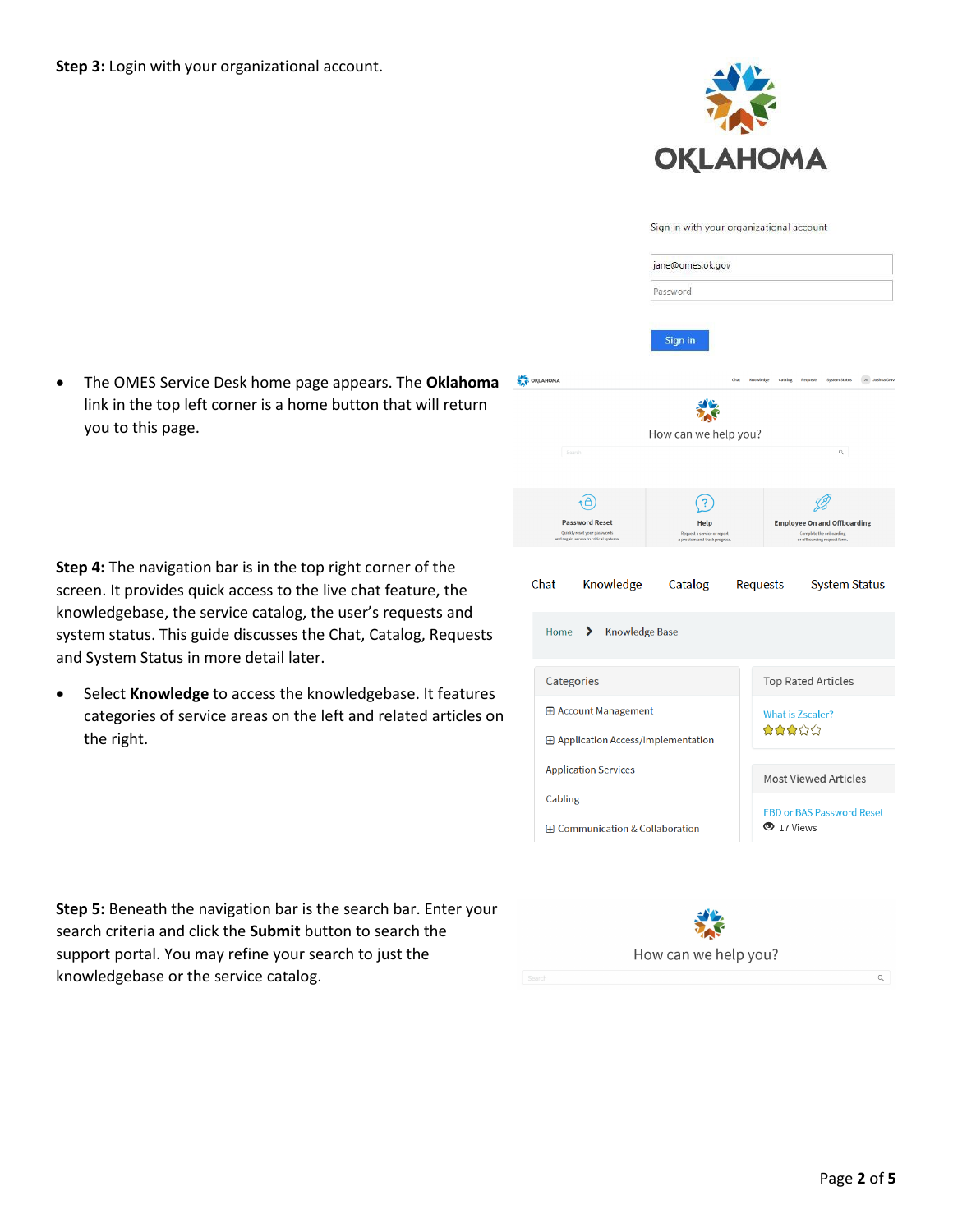Step 6: The Password Reset box provides quick access for a user to reset their password for several critical systems.

Step 7: The Help box allows the user to report a problem, request a service or track the



#### **Password Reset**

Quickly reset your passwords and regain access to critical systems.

> Microsoft Office 365 **Employee Self-service** LEARN **Benefits (BAS) Financials (PeopleSoft)**



# **Help**

Request a service or report a problem and track progress.

> **Something Broken? Need Something? See Request Progress**

Select Something Broken? to create an  $\bullet$ incident and submit it to the OMES Service Desk.

progress on an open request.

Select Need Something? to create a generic  $\bullet$ service request and submit it to the OMES Service Desk.

\* Indicates required

Create Incident Create an Incident record to report and request assistance with an issue you are having

Request assistance with an issue you are having. An incident record will be created and managed through to successful resolution. You will also be notified of the progress.

\* Indicates required

Submit help request.

 $*$  Short description

**OMES Generic Request** 

\* Requested For

Select See Request Progress to view your open requests.

#### **My Requests**

**OMES Onboarding Request** REQ0010088 · 6d ago

**OMES Onboarding Request** REQ0010085 · 6d ago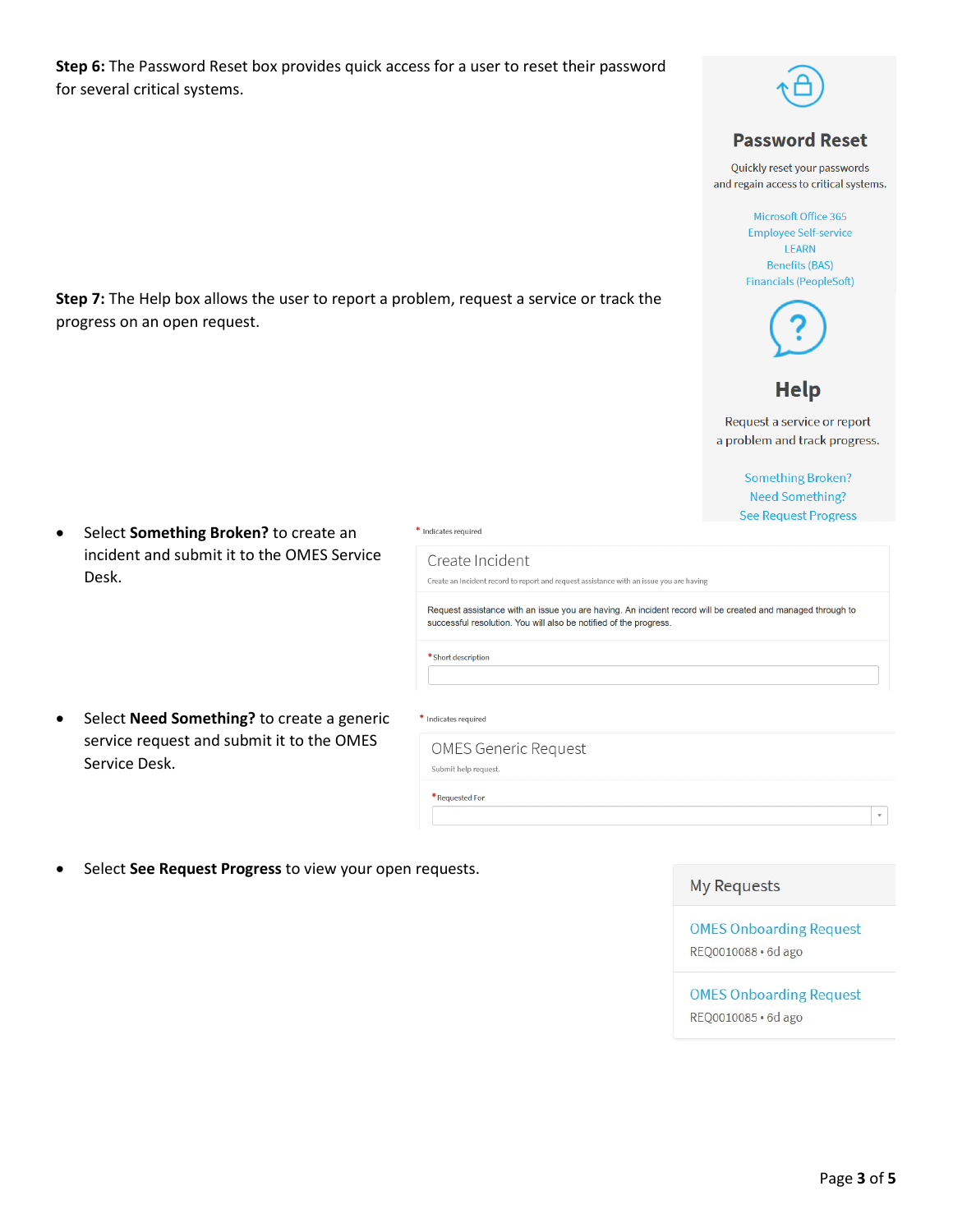**Step 8:** The Employee On and Offboarding box allows the user to complete and submit request forms for onboarding and offboarding.

• Refer to the **Onboarding User Guide** for assistance in completing the onboarding form.

**Step 9:** The System Status box allows the user to view the OMES IS Outages page, view scheduled maintenance and report an outage.

- Select **View System Status** to view the OMES IS Outages page, containing current outages and recently restored outages.
- Select **View Scheduled Maintenance** to view the OMES IS Alerts page, containing upcoming and recent scheduled maintenances.
- Select **Report Outage** to report an outage of a service or an application to OMES.



**Employee On and Offboarding** 

Complete the ophoarding or offboarding request form.

**Employee Onboarding Employee Offboarding** 



# **System Status**

View and report issues and outages for state systems as well as schedule maintenance.

**View System Status View Scheduled Maintenance** 

\* Indicates required

Report Outage

Report an outage of a service or an application.

Report an outage of a service or an application. Pleas issues please use the "Create a New Incident" item.

**Step 10:** The Computers box allows the user to order new devices and accessories, refresh devices, request help for a device and request software approval.

- Select the **Order New Devices and Accessories** link to access the DSO portal and order a new workstation and/or accessories.
- Select the **Refresh Device** link to access the DSO portal and refresh your current workstation.
- Select **Request Help for Device** to request assistance with your device.
- Select **Software Approval Request and Install** to create a service request for software approval and submit it to the OMES Service Desk.

**Step 11:** The Application Access box is dedicated to OMES' top applications. More information is coming soon.



## **Computers**

Order new or request help with devices and accessories.

**Order New Devices and Accessories Refresh Device Request Help for Device** 





Coming Soon!